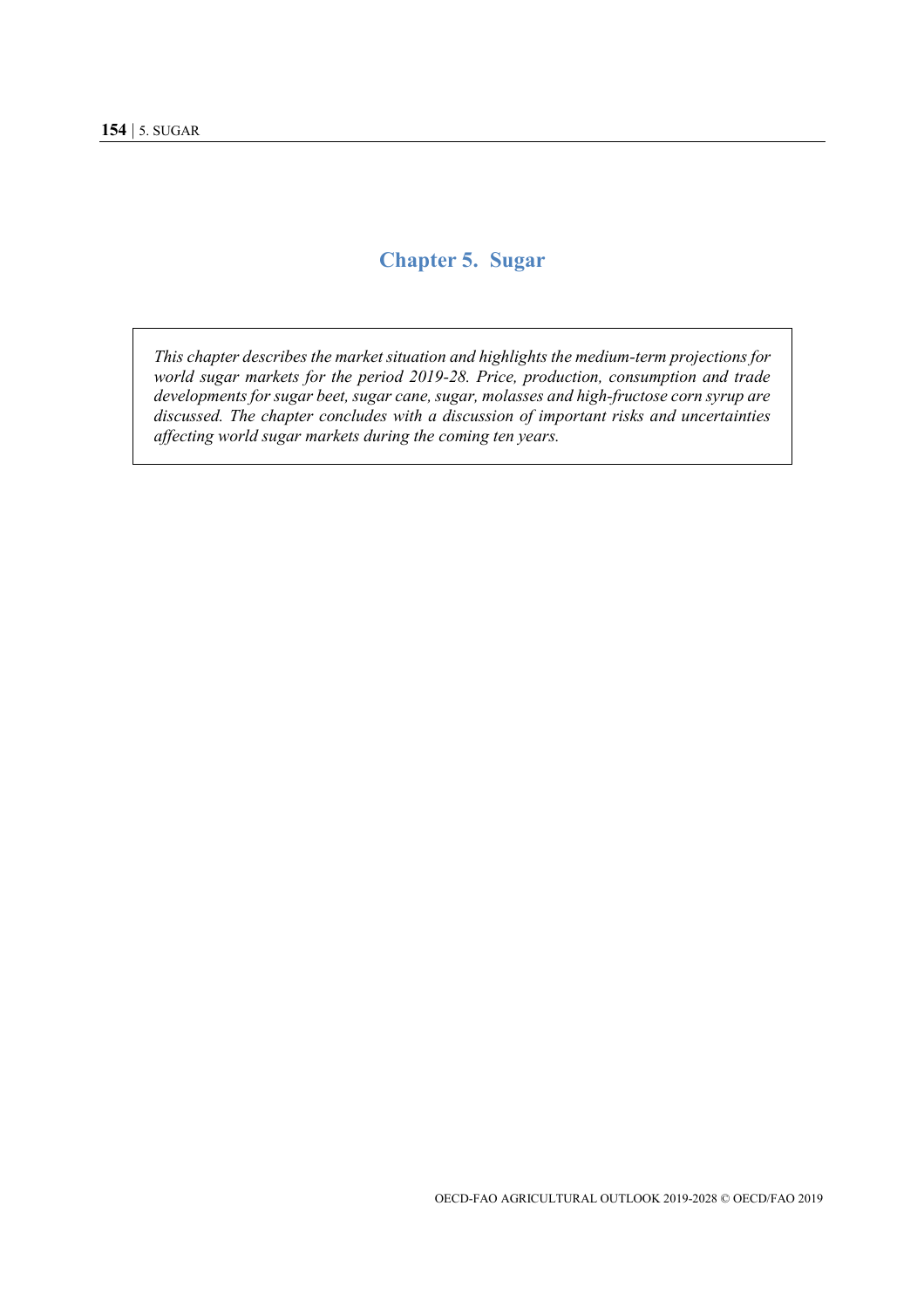### **5.1. Market situation**

Following a record production in the 2017 season year (October 2017-September 2018), a smaller surplus is estimated for 2018. The contraction in output is mostly due to unfavourable weather conditions, which negatively affected yields in major producing countries such as India, Thailand, and Europe. For the last two years, India has surpassed Brazil as the world's largest sugar producer. Despite increases in domestic production, the People's Republic of China (hereafter "China") continues to be a major sugar importer.

Although demand growth has slowed in recent years due to a decrease in world population growth rates and increasing concerns over the potential health effects of excessive sugar consumption, growth in sugar intake continues to remain strong in many developing countries, where per capita consumption is relatively low. Sugar inventories are building up in India, following bumper crops, while destocking is taking place in the European Union and the United States, resulting in a relatively stable global stock-to-use ratio.

World nominal sugar prices were relatively depressed for much of the 2017 season, dropping to levels of about ten years ago, underpinned by a supply glut. Prices would have dropped even lower if Brazil had not diverted sugarcane from sugar to ethanol production. However, several sugar exporters such as India, Mexico and Australia experienced an increase of their export prices for much of 2018 due to the appreciation of the US dollar.

# **5.2. Projection highlights**

Starting at relatively low levels, raw and white sugar prices in real USD terms are projected to rebound over the next four years and then follow a slight downtrend to return to USD 285/Mt in 2028. Under the assumption of a constant oil price, the profitability of the highly mechanised sugar sub-sector is expected to decrease over time. In nominal USD terms, prices are projected to pursue a moderate upward trend (+1.3% p.a. on average). A relatively tight white sugar premium (difference between white and raw sugar prices) in the 2018 season (USD 70/Mt nominal terms) is expected to widen slightly up to USD 88/Mt over the projection period, but will stay lower than the average of the last decade (USD 93/Mt).

Assuming normal weather conditions, both sugarcane and sugar beet production are foreseen to continue to expand, driven by remunerative returns in comparison to alternative crops and by policies that support sugar or sugar crop-based ethanol production. Sugarcane, cultivated predominantly in tropical and sub-tropical countries in Africa, Asia and Latin America and the Caribbean, will remain the dominant sugar crop (about 86%). Compared to sugar beet, a higher growth in sugarcane yields is foreseen, while areas are expected to expand at the same rate for both crops.

Over the next ten years, global sugar production is projected to expand by 14%, from 178 Mt in the base period (September 2016 to October 2019) to 207 Mt in 2028, with 85% of the projected increase originating in developing countries. The economic assumptions underlying the projections imply that Brazil's sugar export prices remain attractive enough to create productivity gains throughout the sugar value chain. The sugar sub-sector is expected to face increasing competition from the use of sugarcane for ethanol production, despite relatively low oil prices, since Brazil's Renovabio programme (adopted in December 2017) will support ethanol production over the next decade. Brazil is expected to recapture India's recent position as the world's largest sugar producer for two seasons, stabilising for just over a sixth of the world's sugar output (compared to a fourth a decade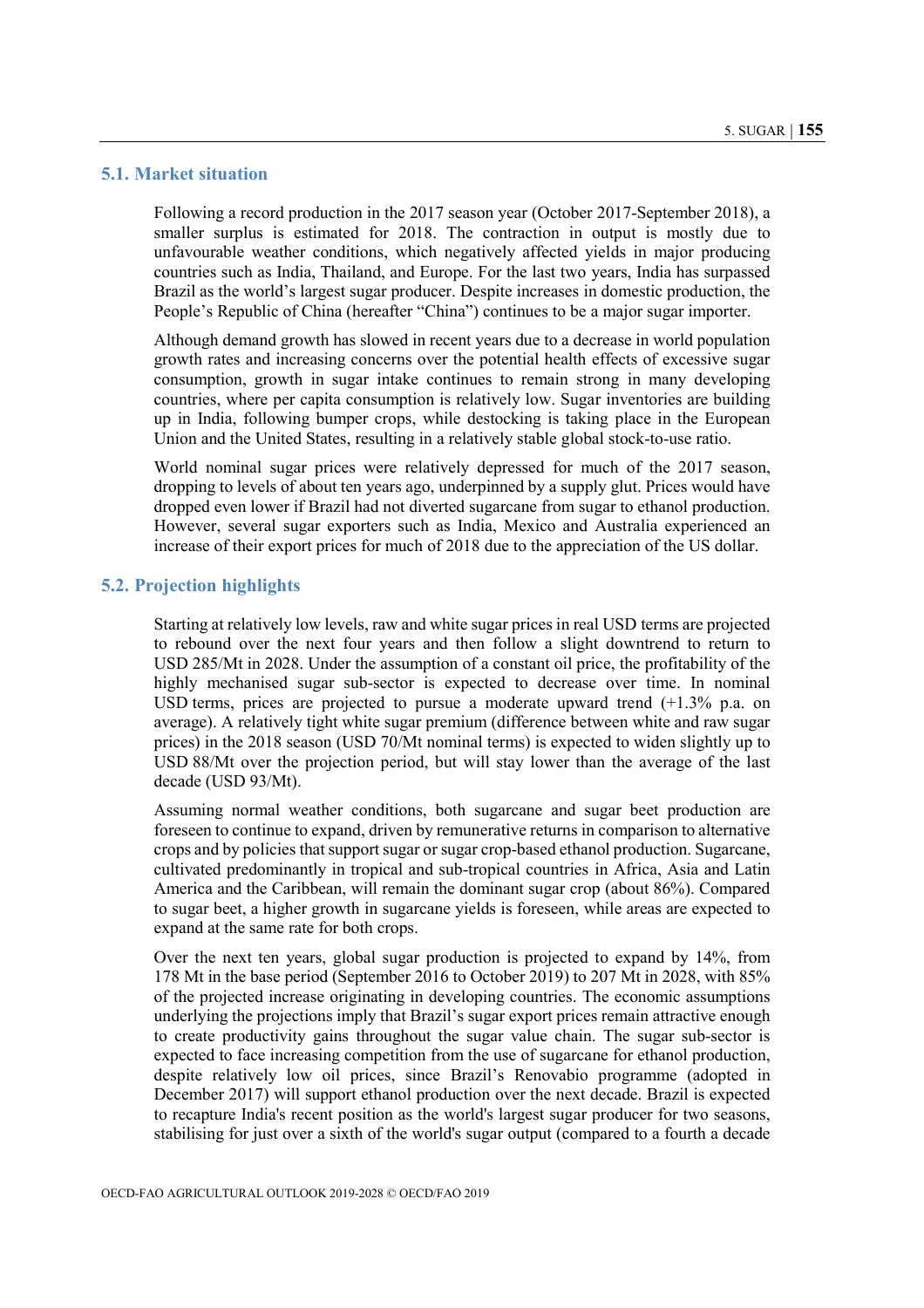ago). In absolute terms, and when compared to the base period, major changes in global production are projected in India (+5.7 Mt), Thailand (+3.0 Mt), China (+2.9Mt) and Brazil (+2.5 Mt). Globally, the average annual growth rate of sugar production is foreseen to be slightly lower over the next decade compared to the previous one, especially in OECD countries and the main Asian producers.

Global demand for sugar is expected to rise to 203 Mt in 2028, which is 32 Mt more than in the base period, mainly driven by rising sugar consumption in Asia, Middle East and North Africa. In per capita terms, however, a slowdown is foreseen in those regions and a decline is expected in high consuming countries. Consumption of the main alternative caloric sweetener, high fructose corn syrup (HFCS), is projected to increase by 1.6 Mt to reach 15 Mt in 2028. Sugar and HFCS will continue to represent respectively 80% and 10% of the sweetener market. In several developed countries, and certain developing countries (e.g. Brazil, Egypt, Mexico, Paraguay, South Africa, Turkey), high levels of sugar consumption have raised health concerns (obesity, diabetes, and other associated health issues) to the point of triggering policy actions such as the introduction of taxes on high caloric sweeteners (sugar and HFCS). The effect of such taxes could be more effective if they are part of a broader public health strategy framework, which includes policies to promote balanced diets and physical activity; governments nevertheless gain from higher tax revenues and have started to introduce these taxes over the past few years, including in Asia.





*Note*: data are expressed on a tel quel basis (tq) *Source:* OECD/FAO (2019), "OECD-FAO Agricultural Outlook", OECD Agriculture statistics (database), http://dx.doi.org/10.1787/agr-outl-data-en.

StatLink  $\frac{2}{10}$  http://dx.doi.org/10.1787/888933958600

Global policy changes and government-to-government free trade agreements are expected to create new world trade dynamics. Brazil is expected to continue to dominate world trade in sugar; its share of the market, which has declined in recent years, is foreseen to rebound in the early 2020s, but Thailand is expected to remain a major competitor to fill the gap with supplies into expanding markets in Africa, the Middle East, and Asia. Trade tensions between large exporters will continue to dominate the market, with complaints to the WTO over subsidies and other forms of supports likely to persist.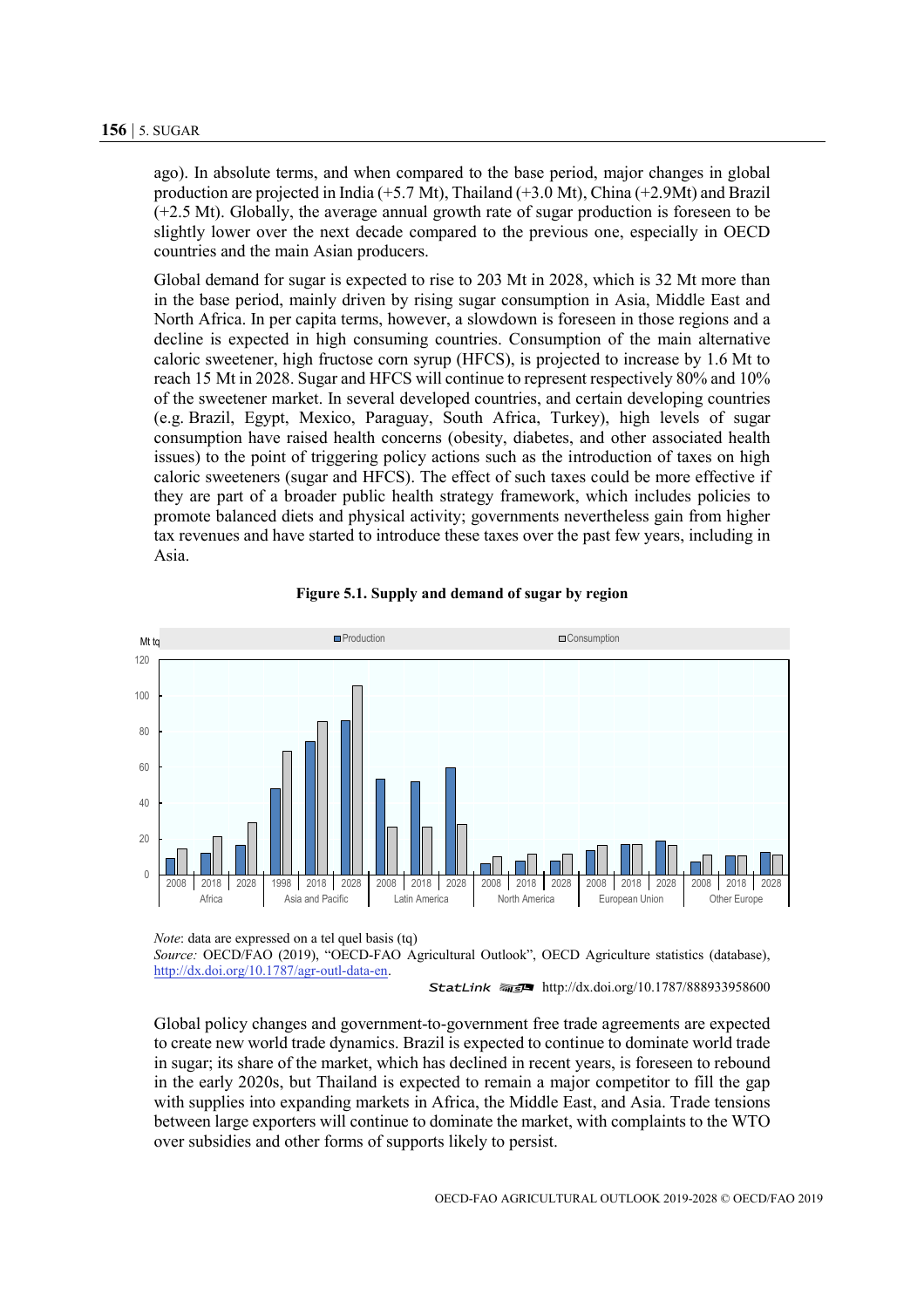### **5.3. Prices**

Real sugar prices are low at the start of the outlook period and close to the historically low levels that occurred during the bumper crop seasons in 2006, 2014 and 2017. Prices are foreseen to slightly rebound for about four years, sustained by a production that resumes slowly from its current level. For the remainder of the project period, prices are expected to follow a downward trend reaching levels in 2028 that are similar to the current level. This downward trend is driven by an expected slowdown in demand growth over the next decade, even in countries where per capita consumption is low compared to the world average, and abundant sugar supplies. The stocks are not anticipated to increase much and the stock-to-use ratio is expected to return smoothly to below its long-term average of 48%.

Average sugar prices in real terms over the next decade are expected to be lower than the average of the last 20 years, but higher when expressed in nominal terms. By 2028, the nominal world price is projected to be USD 350/t (USD 15.9cts/lb) for raw sugar and USD 438/t (USD 19.9cts/lb) for white sugar (Figure 5.2). The white sugar premium is currently low with higher white sugar deliveries from the European Union, and increasing refining capacities in Middle Eastern countries and Algeria. The premium is expected to increase slowly to USD 88/t in nominal terms at the end of the outlook period.



**Figure 5.2. Evolution of world sugar prices** 

*Note*: Raw sugar world price, Intercontinental Exchange contract No.11 nearby futures price; Refined sugar price, Euronext Liffe, Futures Contract No. 407, London. Real sugar prices are nominal world prices deflated by the US GDP deflator.

*Source:* OECD/FAO (2019), "OECD-FAO Agricultural Outlook", OECD Agriculture statistics (database), http://dx.doi.org/10.1787/agr-outl-data-en.

StatLink  $\frac{1 \text{ m/s}}{2 \text{ m/s}}$  http://dx.doi.org/10.1787/888933958619

The phasing out of trade-distorting sugar support policies in some key sugar markets is expected to contribute to a dampening of year-to-year sugar price variations. Recent policy changes on the supply side include the elimination of the sugar quota system in the European Union in October 2017 and the removal of production quota and price support in Thailand at the end of 2017. The renegotiated sugar trade deal between the United States and Mexico, finalised in June 2017, has brought a certain stability to the market. Nonetheless, support programmes that encourage the export of sugar (e.g. India, Pakistan)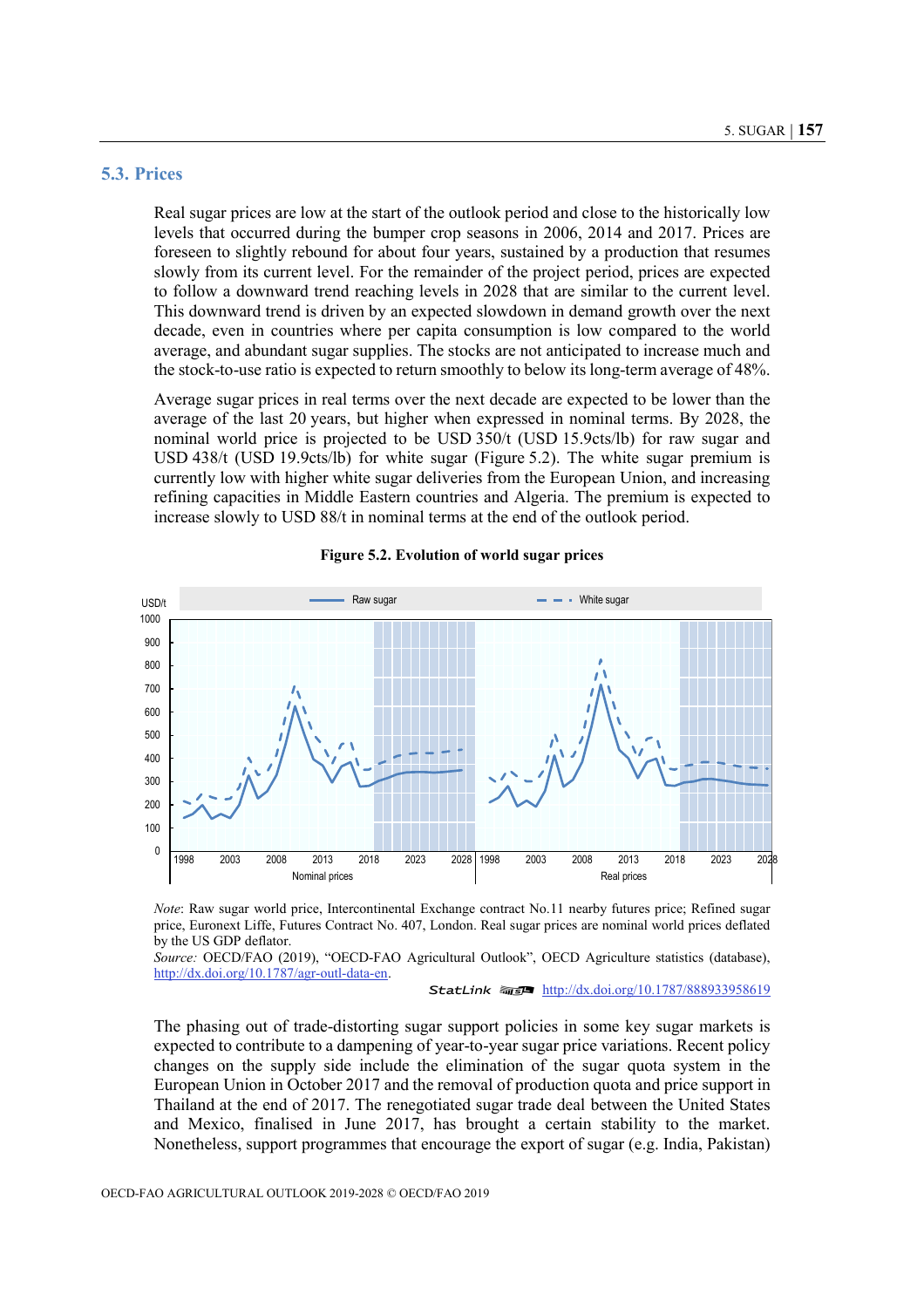can have significant negative effects on prices. Reforms on the demand side seem to have less price impact as changes in consumer behaviour are rarely immediate. In general, these reforms refer to sugar taxes on caloric sugar-sweetened beverages that aim to fight obesity and other health-related issues that are already in place in several countries.

## **5.4. Production**

Sugar crop farming is foreseen to expand in many parts of the world, given its specific advantage that allows sugar mills to shift between sugar and ethanol production, depending on their respective remunerative prices. Sugarcane accounts for around 86% of the sugar crops and sugar beet makes up the remainder. Sugarcane is a perennial crop which grows mainly in the tropical and sub-tropical regions. The same plants can be harvested for several years, although at declining yields which makes them less substitutable than annual crops. In addition to sugar and ethanol, sugarcane can also generate derivatives such as electricity (through bagasse surplus) and bioplastics. However it remains a water-intensive crop. Conversely, sugar beet is an annual crop, cultivated mostly in temperate zones. All parts of the crop are used to produce a wide range of products, from food (sugar), feed, bio-based products for the industry (pharmaceuticals, plastics, textiles and chemicals), and ethanol.

Over the outlook period, increases in production for both sugar crops are foreseen to come from higher yields rather than area expansion. Production of sugarcane, the main sugar crop, is projected to grow by 1.3% p.a., slightly lower than during the last decade, with Brazil anticipated to contribute to 44% of the change in global output volume. Prospects are relatively less robust for sugar beet with an anticipated lower production growth  $(+1%)$ p.a.) compared to the last decade (+2.4% p.a.) (Figure 5.3); some expansion is expected in Egypt, Turkey, the European Union, China, the Russian Federation, and Ukraine. However, in the European Union, the ban on the use of some neonicotinoids that came into effect on 1 January 2019 will contribute to lowering beet yields for a couple of years until acceptable practices are put in place and more pesticide-resistant seeds are used. In the highly supported US sugar sector, where both sugar crops are cultivated, increasing input costs will dampen production growth of sugar beet, while some growth in sugarcane production is expected since this crop is more stable given its perennial nature.

Relative to the base period, the share of sugarcane allocated to sugar production is expected to decline by 4% while it will remain more or less flat in the case of sugar beet. This means that the share of world sugar crops used for world ethanol production is expected to increase from 18% in the base period to 21% in 2028. Brazil will continue to be the main producer of sugar and sugarcane-based ethanol, producing 37% of the world's sugarcane by 2028, which will be used for 18% of global sugar production and 88% of global sugarcane-based ethanol production (versus 19% and 91%, respectively, during the base period).

Growth in world sugar production is expected to slow to 1.5% p.a. over the projection period compared to 1.7% p.a. in the previous decade. Most of the production increases are expected to occur in developing countries, which will represent 77% of global sugar production in 2028 (compared to 75% during the base period). The leading regions are Asia and Latin America. Asia is projected to expand its share in global production from 39% during the base period to 42% in 2028. Latin America, on the other hand, is expected to play a smaller role in global production, with their share decreasing from 31% during the base period to 29% in 2028. This drop is mostly due to a lower contribution from Brazil, the biggest supplier to the global output. The country has been dealing with persistent indebtedness for the last ten years and this will weigh on the pace of growth of investment in productivity and cane renewal for the coming years. Its sugar sub-sector will also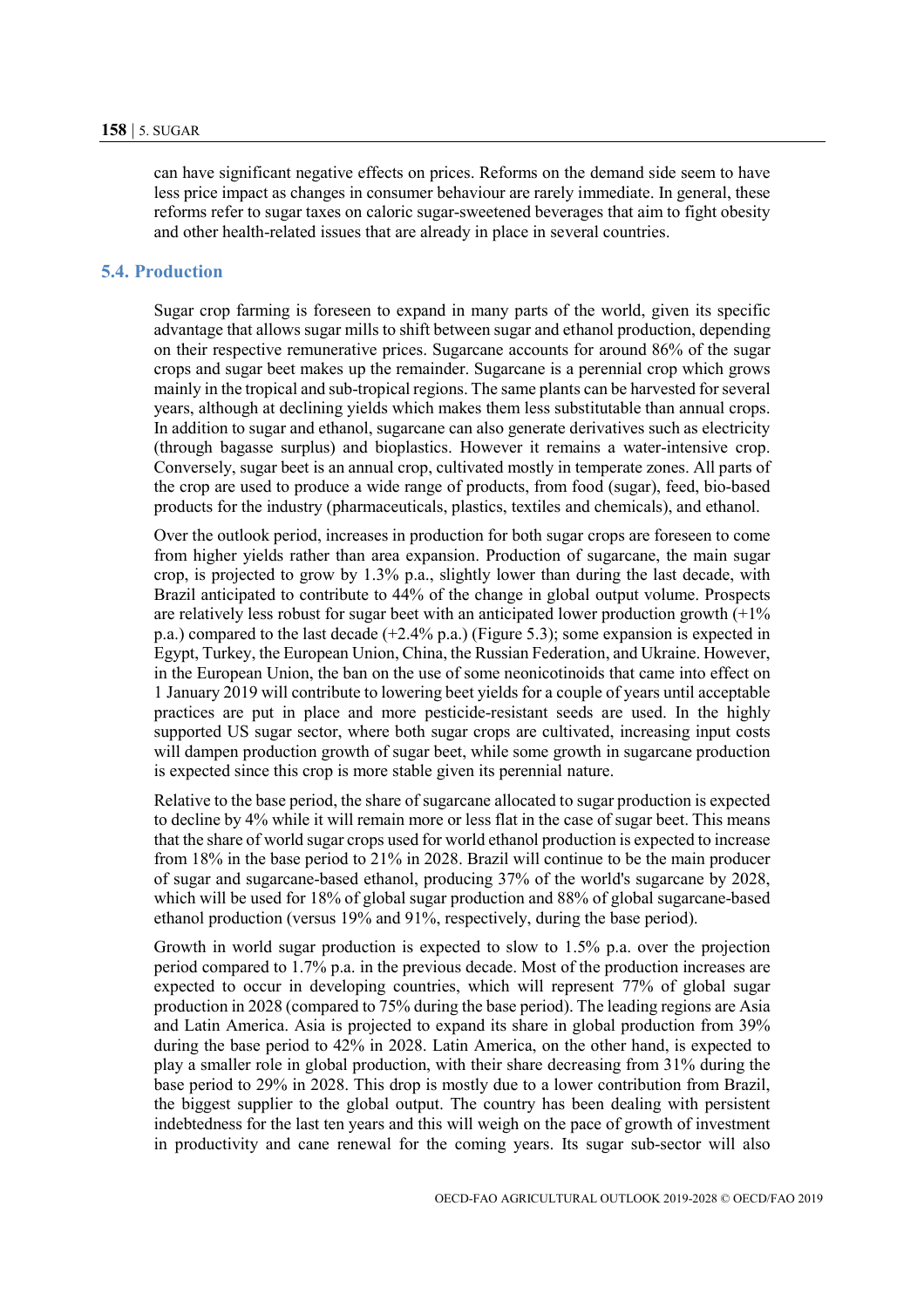continue to be challenged since more than half of its sugarcane will be used for ethanol production. Brazil's dominance as the world's top producer and exporter will be maintained over the outlook period. At the end of the projection period, sugar production in Brazil is projected to reach 36 Mt (+2.5 Mt compared to the base period, about 3.3 Mt less than the increase foreseen in India).



**Figure 5.3. World sugar crops production** 

The world's second largest sugar producer is India, where production is expected to expand more steadily, partly driven by renewed public support to the sub-sector. On the back of robust domestic demand for sugar, production is expected to increase by 5.7 Mt over the next decade, reaching 34 Mt in 2028. Thailand will maintain its market position as the world's fourth largest producer (the European Union is the third largest), but is projected to experience a slower growth compared to recent years due to the elimination of price supports from January 2018 onwards and the fact that sugarcane expansion occurs in areas less suitable for production. Thailand is projected to produce as much as 15.6 Mt by 2028. China is projected to experience an accelerated growth in sugarcane and sugar beet production during the first years of the projection period, supported by the 2015-2020 National Plan, but production costs are expected to remain high when compared to neighbouring countries. To limit competitive imports, the government increased the outof-quota duty for some specific countries from 50% to 95% in May 2017, and extended it to all origins as of 1 August 2018. By 2028, sugar production in China is projected to reach 13.3 Mt. In Pakistan, with a government still strongly supporting sugar through guaranteed prices to farmers, production is foreseen to increase but at a much lower growth rate per annum, 2% compared to 6.5% during the last decade to reach 7.8 Mt in 2028.

In Africa, growth in output will be driven by strong domestic demand for sugar as well as trade opportunities. Sugar output is projected to increase by 48% to reach 16.7 Mt by the end of 2028 compared to the base period as a result of production expansion in Sub-Saharan countries supported by investments at the farm and mill levels. Despite this production growth, the continent will continue to represent a small share of the world market (8% in 2028).

*Source:* OECD/FAO (2019), "OECD-FAO Agricultural Outlook", OECD Agriculture statistics (database), http://dx.doi.org/10.1787/agr-outl-data-en.

StatLink  $\sqrt{10}$  http://dx.doi.org/10.1787/888933958638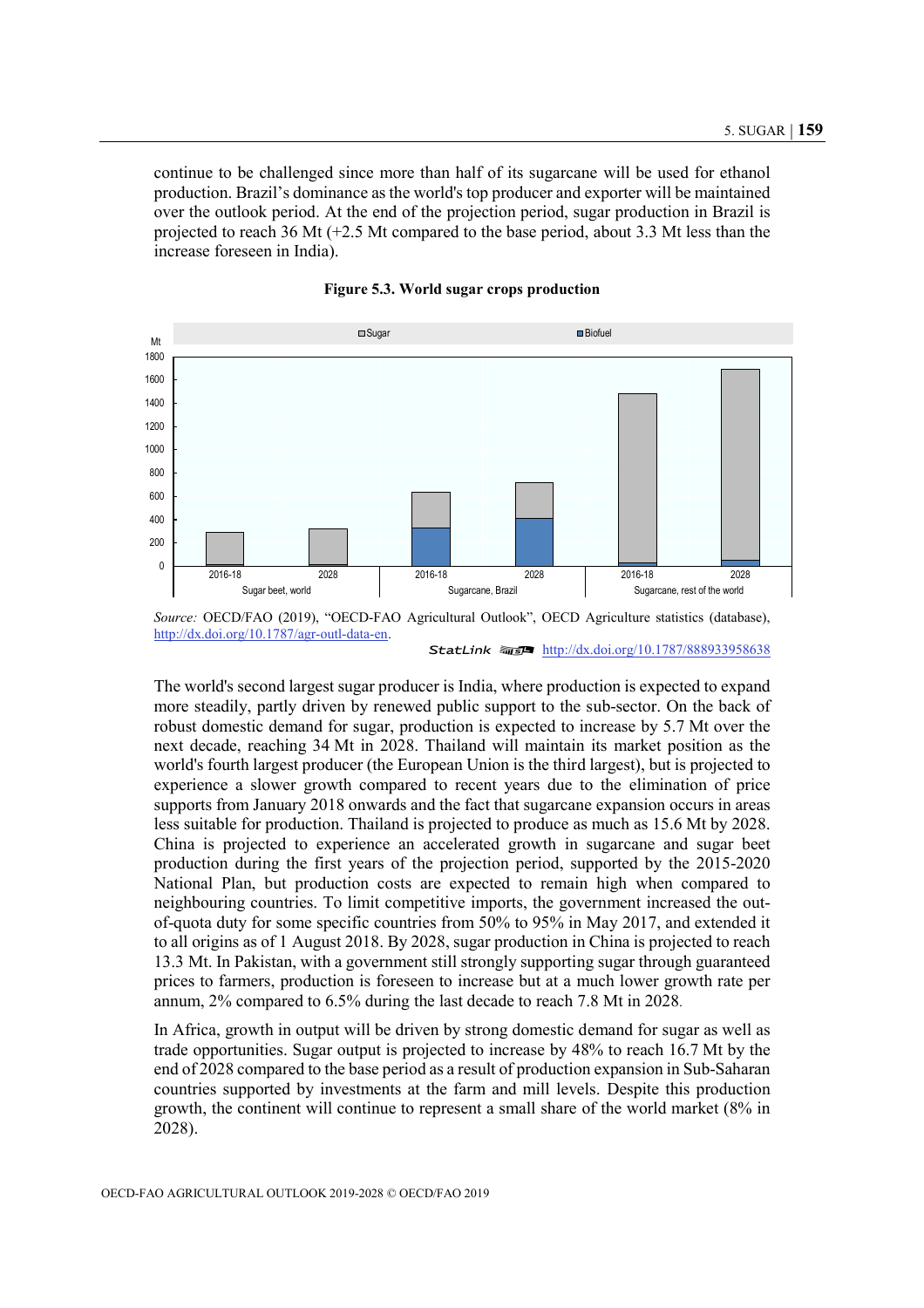Developed countries accounted for nearly a third of the increase of global sugar output during the last decade. This share, however, is projected to decrease to 15% over the forecast period (Figure 5.4). Whereas production growth in the developing world is projected to be 1.7% p.a., it will be only 1.0% p.a. in the developed world. Relative to the base period, the main increases in developed countries are projected to occur in South Africa and the European Union (each +1.1Mt), the Russian Federation (+0.6Mt), Ukraine (+0.4 Mt), and the United States (+0.3 Mt). The European Union will maintain its position as the world's third largest producer, although production is projected to slow down during the first years of the outlook period due to lower beet yields. Sugar in South Africa is projected to expand, shielded by higher import duties (from USD 566/t to USD 680/t in August 2018); increasing inputs costs and frequent tensions between mills and workers hamper further growth. In the Russian Federation, efforts were made to modernise the industry, increase yields, and daily processing capacities; some consolidation is still expected in the coming years, but the country will remain dependent on weather conditions. Not much change is expected in the United States as the sugar sub-sector remains heavily influenced by government policies that support domestic production. These policies include the Sugar Loan Program that support prices paid to farmers, the Sugar Marketing Allotments to force or to encourage producers to fulfil 85% of domestic consumption, the Feedstock Flexibility Program to divert any sugar surplus to ethanol production rather than sugar loan forfeitures to the USDA's Commodity Credit Corporation, and trade barriers that limit imports (through tariff rate quotas, regional agreements, and Export Limits for Mexico).





*Note*: Data are expressed on a tel quel basis (tq) *Source:* OECD/FAO (2019), "OECD-FAO Agricultural Outlook", OECD Agriculture statistics (database), http://dx.doi.org/10.1787/agr-outl-data-en.

StatLink <sub>15</sub> http://dx.doi.org/10.1787/888933958657

World sugar stock levels are relatively high at the beginning of the projection period, due mainly to ample supplies in India, even if the European Union and the United States released some stocks on the market in 2018. Global stocks are expected to increase moderately over the next decade. The global stock-to-use ratio is projected to decline to 43.6% in 2028, from 47.3% in the base period.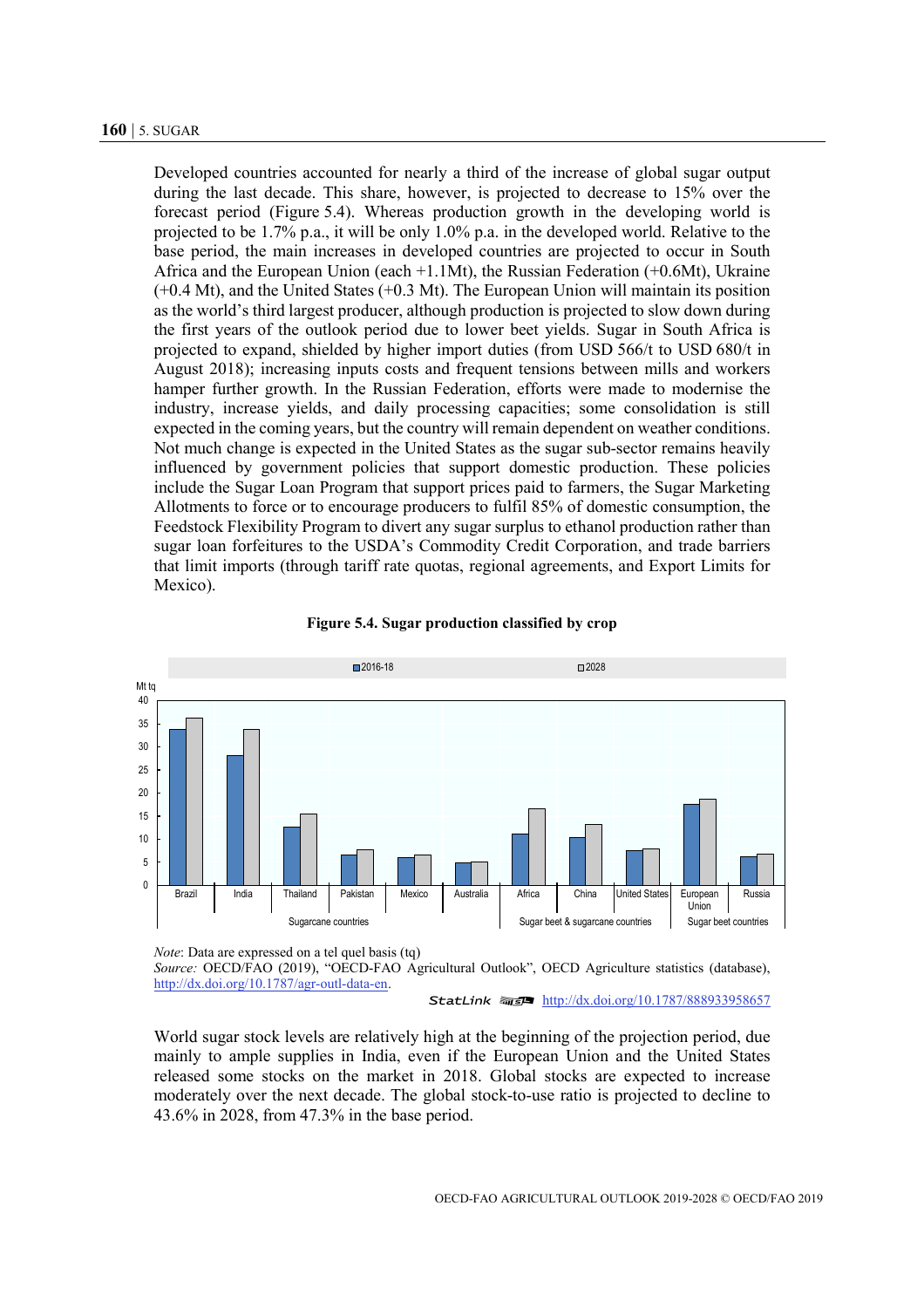### **5.5. Consumption**

Global sugar consumption is projected to continue growing at around 1.6% p.a., reaching 203 Mt in 2028. It will be influenced by the slight slowdown in population growth, sluggish global economic growth, and rising concerns over the potential effects of excessive sugar consumption. Over the outlook period, the average world level of per capita consumption is expected to increase from 22.7 kg/cap to 24.2 kg/cap, although considerable variations between regions and countries will occur (Figure 5.5).

Increases in global sugar consumption over the next ten years are expected to come mainly from the developing countries, which will account for 98% of the additional demand. The largest contributions to additional demand will occur in Asia (69%) and Africa (27%), two sugar deficit regions. With higher demand for processed products, sugar-rich confectionery and soft drinks, growth prospects are high in urban areas in Asian and African countries where the levels of consumption are low compared to other regions. Conversely, little growth is foreseen in Latin America where consumption is already high.

In Asia, it is expected that India, followed by China, Indonesia, and Pakistan, will experience the largest increases in sugar consumption. Per capita consumption is very low in China and LDC Asia, less than 10 kg per year during the base period, but the annual growth rate in those countries will not change much compared to the last decade as individuals do not favour sweet products and eating habits change slowly. In Africa, the highest increases in total consumption are projected for Egypt and several Sub-Saharan countries, but per capita consumption will remain below 11 kg per year in LDC Sub-Saharan countries and Nigeria.



### **Figure 5.5. Per capita sugar demand in major countries and regions**

*Source:* OECD/FAO (2019), "OECD-FAO Agricultural Outlook", OECD Agriculture statistics (database), http://dx.doi.org/10.1787/agr-outl-data-en.

 $StatLink$   $\overline{\text{m}}$  http://dx.doi.org/10.1787/888933958676

In contrast, the level of sugar intake per person in many developed countries is expected to continue to decline due to increased consciousness of the negative health effects of sugar overconsumption: unhealthy weight gains that raise the risk of diabetes, heart disease and tooth decay. Several countries have implemented taxes on caloric sugary products in an attempt to reduce sugar consumption; Mexico was the first country to do so in 2014. To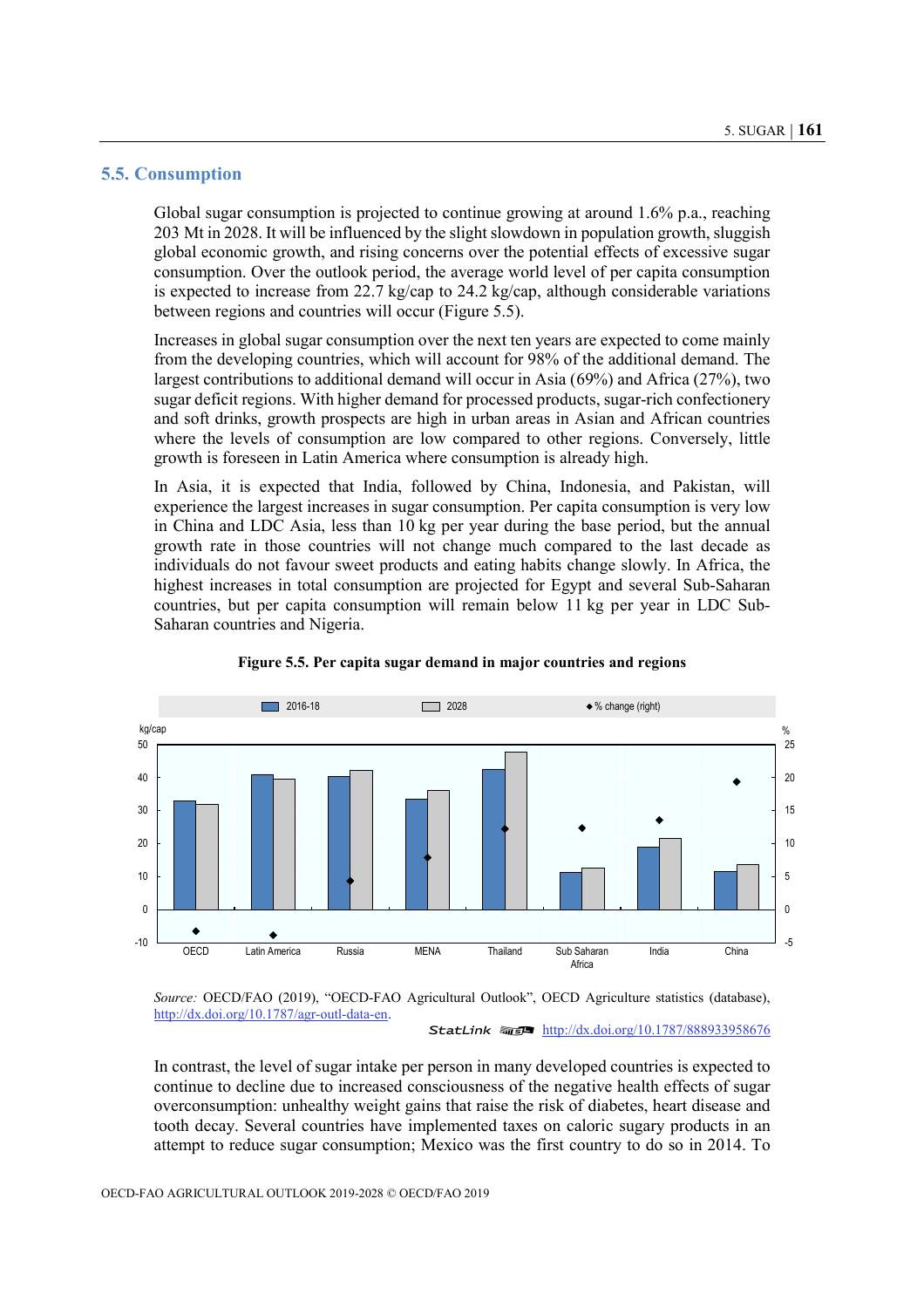counteract the effects of these taxes, some multinationals have managed to reduce portion sizes, decrease the amount of caloric sweeteners, or replace the amounts of sugar by the equivalent amount of artificial sweetener, the latter having a sweeter taste but fewer calories than sugar. The decline in sugar consumption of developed countries is foreseen to be strongest in the European Union as its sugar markets will also face competition with isoglucose (HFCS), the starch-based sweetener whose production was limited before September 2017. The reverse is expected to occur in the United States where the share of sugar in per capita caloric sweetener consumption is projected to increase, from 62% during the base period to 64% in 2028, even if sweetener consumption itself is expected to remain stable. The idea that HFCS is potentially more harmful to health than sugar continues to be debated in the country. In the Russian Federation, conversely, sugar demand is anticipated to continue growing based on good prospects for alcoholic drinks (rum and vodka), even if regulations are locally implemented to reduce heavy drinking, and soft and hot drinks. The debate on a possible taxation of sugar is still in progress.





*Source:* OECD/FAO (2019), "OECD-FAO Agricultural Outlook", OECD Agriculture statistics (database), http://dx.doi.org/10.1787/agr-outl-data-en.

Owing to its competitiveness in sugary soft drinks, HFCS consumption (dry weight) is projected to grow by 12% or 1.6 Mt by 2028. Global consumption will remain limited to a few countries. Like sugar, per capita consumption is assumed to decline in countries where total caloric sugar consumption is high, with China expected to be the main driver of this increase. As the biggest world producer of starch, it is anticipated that China will increase its HFCS supply to fulfil a growing domestic demand. In the European Union, an increase in isoglucose availability was planned following the abolition of the HFCS quota in 2017 in the sugar deficit countries of the region; it is assumed to be less pronounced than predicted due to its relatively higher price compared to sugar. Consumption growth is also expected – to a lesser degree – in Mexico. In the latter, the share of HFCS in the demand for sweeteners is expected to slightly increase over the outlook period due to the fact that companies tend to replace sugar by "less sugar" in their soft drinks, and both HFCS and sugar prices are competing. Conversely, in the United States, the leading HFCS producer, demand for HFCS as a share of global consumption of the product is projected to continue to decline from 48% during the base period to 38% in 2028. This reduced demand is a

StatLink <sub>2</sub> http://dx.doi.org/10.1787/888933958695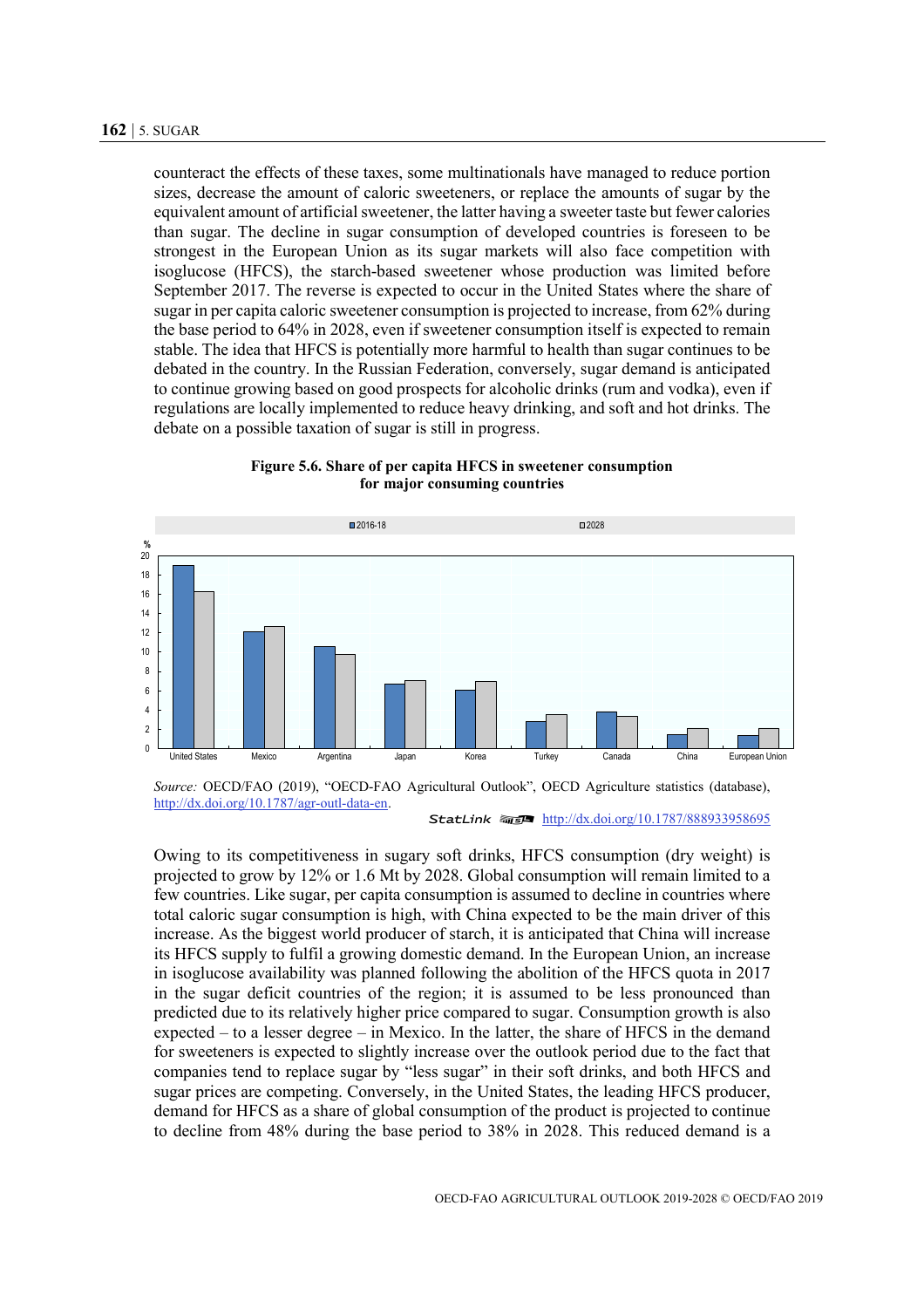direct result of the contraction of the market for carbonated soft drinks in the United States due to the desire of some consumers to avoid this sweetener.

### **5.6. Trade**

Over the coming decade, sugar exports (Figure 5.6) are expected to remain highly concentrated, with Brazil keeping its position as the leading exporter (38% of world trade). The weakening of its currency *vis-à-vis* the US dollar over the projection period will help maintain the industry's competiveness, but the sugar market will be challenged by strong ethanol production. As a result, Brazilian sugar exports are projected to expand by only 2 Mt compared to the base period. In Thailand, the world's second largest sugar exporter, very little ethanol is produced directly from sugarcane (less than 3%); molasses or cassava are used instead. This established Asian competitor will benefit from steady growth in production and is foreseen to continue to gain market share, accounting for 18% of world sugar exports in 2028 versus 14% (9 Mt) during the base period to reach 12 Mt of sugar exports in 2028. In Australia, investments in irrigation, sugarcane area expansion, and increased milling capacity will lead to higher production, which in turn will boost export sales over the medium term.



#### **Figure 5.7. Sugar exports for major countries and regions**

*Note*: Data are expressed on a tel quel basis (tq) *Source:* OECD/FAO (2019), "OECD-FAO Agricultural Outlook", OECD Agriculture statistics (database), http://dx.doi.org/10.1787/agr-outl-data-en.

StatLink <sub>2</sub> http://dx.doi.org/10.1787/888933958714

In 1968 the European Union introduced sugar and isoglucose production quotas to guarantee production and prices. These quotas were abolished in 2017, which led to a decrease in domestic prices and freed exports from their WTO subsidised export limit. Over the projection period, an increase of 33% in high quality white sugar exports is projected compared to the base period, even if sold at a premium price. These exports will mainly reach sugar-deficit countries in the MENA and Far East regions, but will face competition from traditional sugarcane refineries in the MENA region.

World sugar imports are more dispersed than exports (Figure 5.7). Based on the outlook projections, Asia and Africa will see the strongest growth in sugar demand and this will influence the growth in imports for these regions. During the base period, China and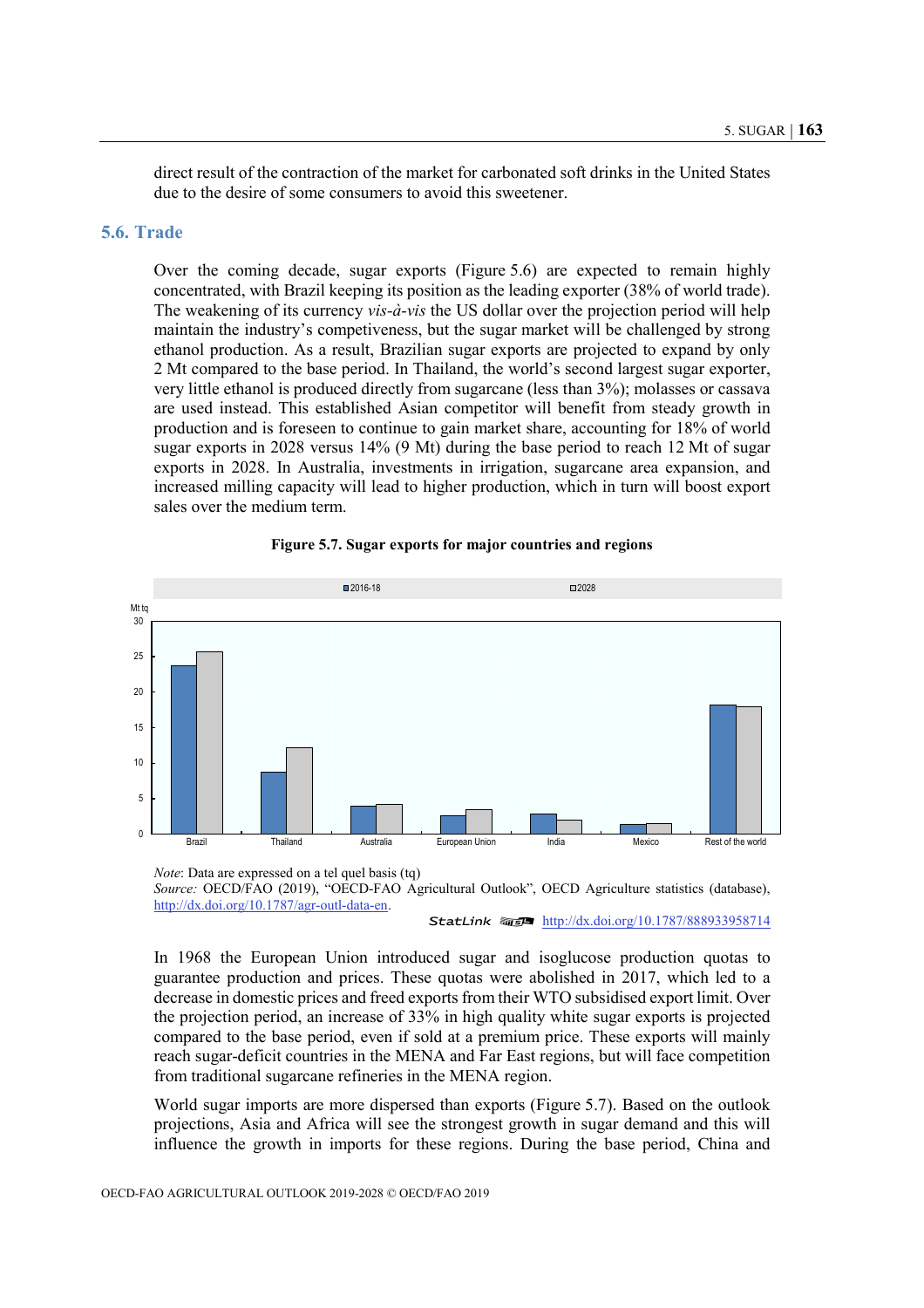Indonesia were the leading importers followed by the United States, Malaysia, India, and Korea. Production increases in India and China will affect the repartition over the next decade, during which Indonesia is expected to become the leading sugar importer, followed by China, the United States, Malaysia and Korea (respectively 7.7 Mt, 6.8 Mt, 2.5 Mt, 2.4 Mt, and 2.1 Mt in 2028). Due to the abolition of the sugar quotas, the European Union has become less attractive for countries that are allowed to ship their sugar despite some regional trade agreements; sugar imports are projected to decrease by 61% over the next ten years to average at 1.0 Mt, versus 2.6 Mt the last decade. The EU HFCS trade will not change much as the production increase occurring after 2017 will mostly satisfy internal demand.

The United States, traditionally a sugar-deficit region, will continue to be influenced by its policies which tend to foster domestic production and control the level of imports. The projected low sugar prices during the outlook period provide little incentive to expand sugar production. This environment will lead to a continuation of restricted imports, characterised by tariff rate quota (TRQ) allocations under WTO or free trade agreements (FTAs) as well as limited imports from Mexico due to the US Export Limit (set by the US Department of Commerce). Given the relatively higher sugar prices in the United States, Mexico will continue to export its sugar primarily to the United States. In return, Mexico is expected to resort to US HFCS (+9% or 93 kt by 2028) to fill its demand for sweeteners.



### **Figure 5.8. Sugar imports for major countries and regions**

*Note*: Data are expressed on a tel quel basis (tq) *Source: OECD/FAO (2019), "OECD-FAO Agricultural Outlook", OECD Agriculture statistics (database),*  http://dx.doi.org/10.1787/agr-outl-data-en.

StatLink 2 http://dx.doi.org/10.1787/888933958733

# **5.7. Main issues and uncertainties**

The projections in this *Outlook* assume stable macro-economic and weather conditions and make specific assumptions with respect to crude oil prices. Domestic sugar markets are also protected with domestic policies that foster production even in a context of relatively low prices. A shock to any of these variables could create significant variability in the market because production is concentrated within a small number of countries.

The projections for Brazil carry some uncertainty due to the ongoing financial consolidation. These projections are also based on the Brazilian real, the appreciation of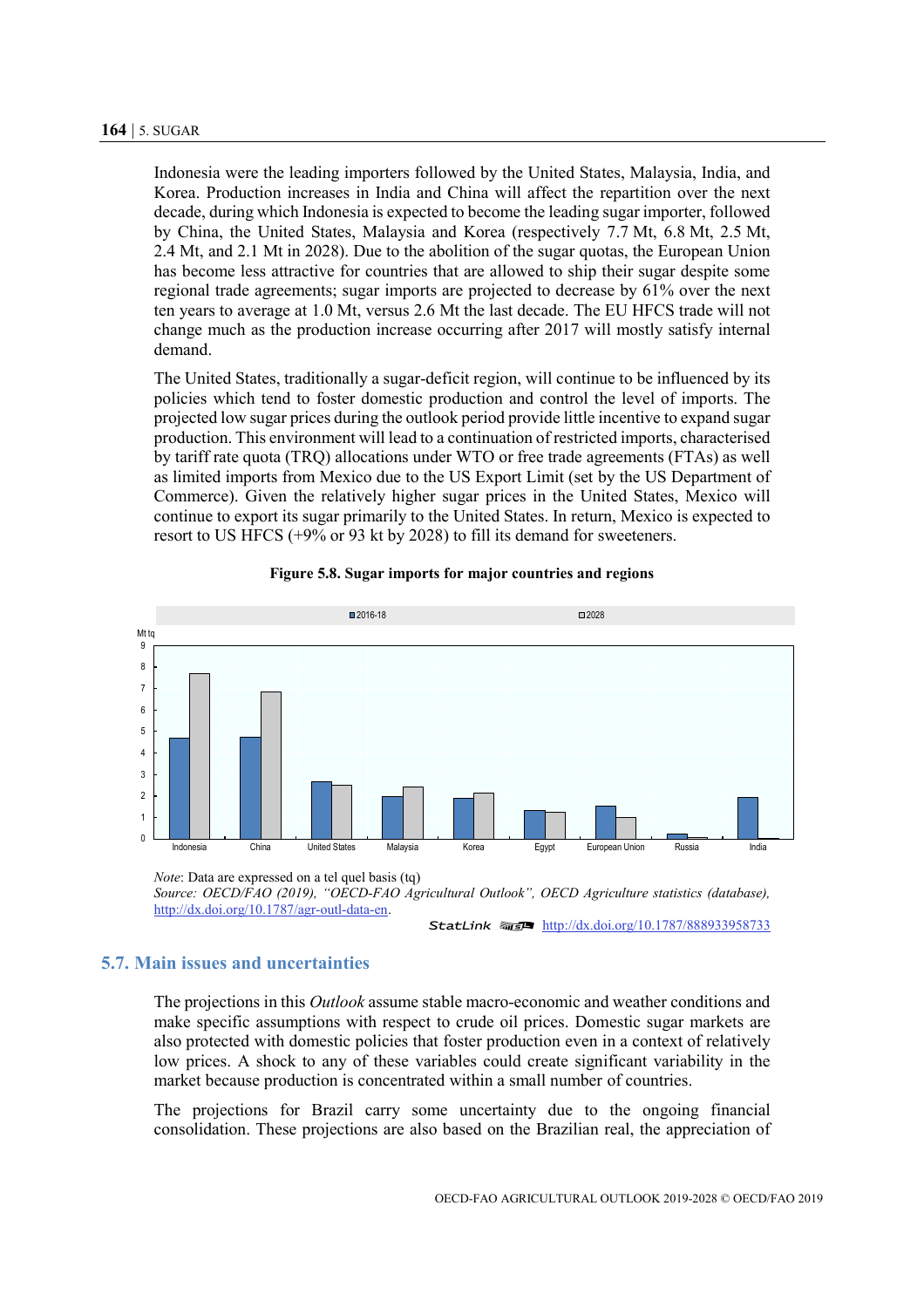which could reduce the returns paid to farmers from sales denominated in US dollars. The evolution of biofuel policies and prices in the country could also indirectly affect the sugar markets. In addition, the increased planting of genetically modified sugarcane plants, whose commercial use was approved two years ago, could impact sugarcane yields from 2020 onwards and therefore change the level of production of the sub-products.

The outlook for Thailand is rather positive as the country has benefited from strong investments in the sugar sector during the recent years. However, Thailand is assumed to allocate only a small share of its raw sugar to ethanol production. If this share were to increase, depending on the profitability of both products, this could create some instability on world markets, given the country's large contribution to world sugar exports.

Trade distortions in international sugar markets will persist, which creates additional sources of uncertainty. Changes in international sugar prices are not fully transferred to domestic sugar producers and consumers, even if some world sugar markets have undergone reforms and structural changes (i.e. the recent elimination of sugar quotas in European Union and Thailand, the Fair Price paid to farmers in India since 2013). To protect their domestic markets, many countries continue to use trade policy instruments: high out-of-quota tariffs (China introduced a three-year long safeguard measure in May 2017 on sugar imports from top growers, and which was extended to all origins in August 2018; South Africa increased its import duty in August 2018 to USD 680/t from USD 560/t); adjustments to WTO TRQ and Export Limit for Mexico (United States); transportation subsidies to stimulate exports of sugar and support domestic sugar prices (Pakistan, India); high import tariffs (European Union, Russian Federation, United States); regional trade agreements (NAFTA agreements, European Economic Partnership Agreements and Everything but Arms).

Brexit brings an additional uncertainty for the United Kingdom's sugar market. If the country manages to negotiate new free trade deals, British refiners (which are the main ones in Europe) could gain when importing their raw sugar product which is exempt from tariffs. Beet farmers, however, would face prohibitive tariffs when exporting to the European Union. Nevertheless, the impact on the global market is expected to remain weak.

Prospects for demand are also uncertain. In view of growing evidence of the detrimental effect of excessive sugar consumption on human health, consumption levels could go down in the future. To fight obesity and other health problems, some governments have already imposed taxes on caloric sweeteners to encourage lower consumption. This could be reinforced over the next decade, although pro-active actions taken by the food industry, such as product reformulation, use of alternative sweeteners, and decreasing portion sizes, could temper the effects on the projections.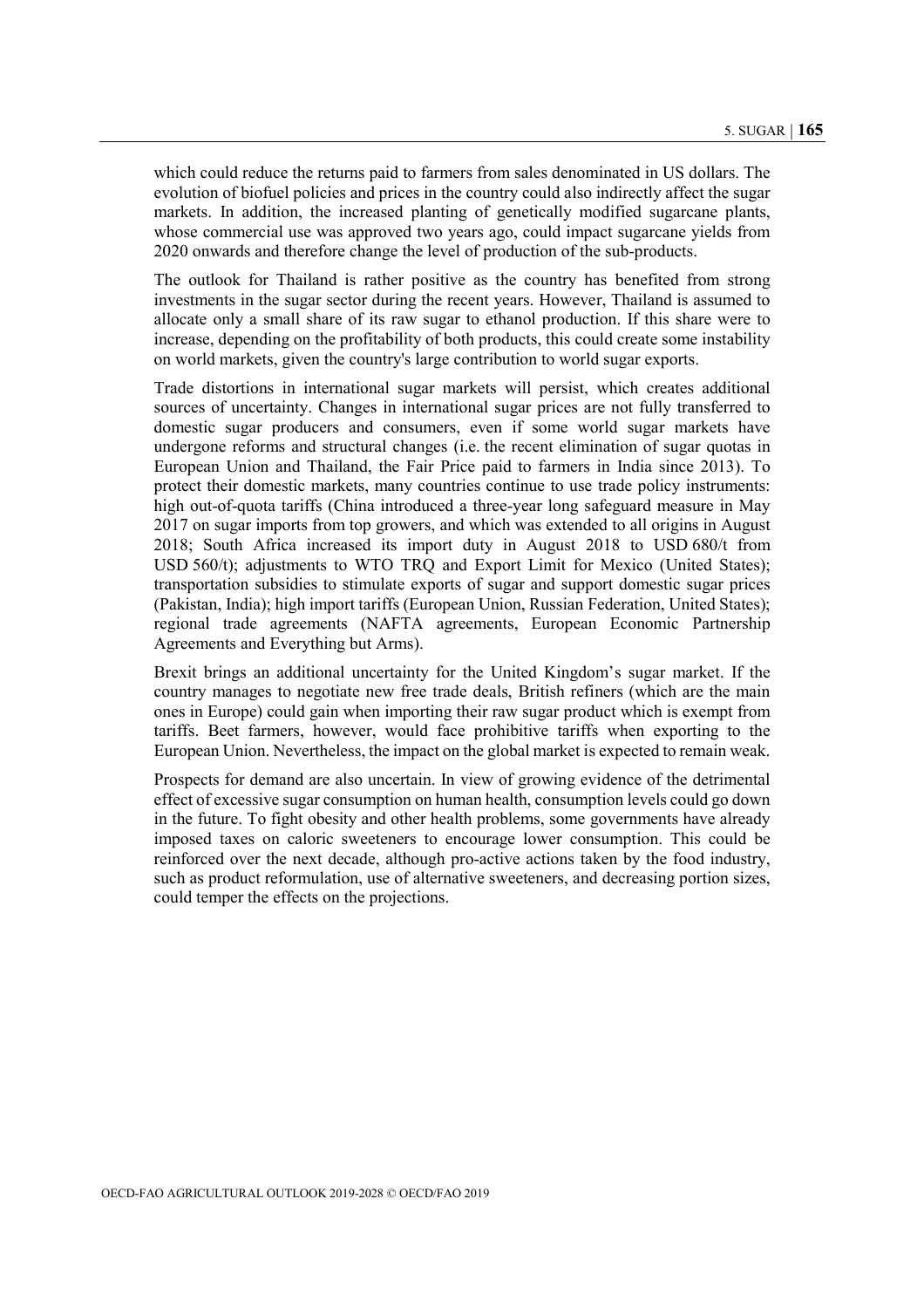### **Table C.3. World sugar projections**

*Marketing year*

|                                          |                | Average<br>2016-18est | 2019    | 2020    | 2021         | 2022   | 2023   | 2024   | 2025   | 2026    | 2027   | 2028   |
|------------------------------------------|----------------|-----------------------|---------|---------|--------------|--------|--------|--------|--------|---------|--------|--------|
| <b>WORLD</b>                             |                |                       |         |         |              |        |        |        |        |         |        |        |
| SUGARBEET                                |                |                       |         |         |              |        |        |        |        |         |        |        |
| Production                               | Mt             | 291.4                 | 290.8   | 293.5   | 295.1        | 297.6  | 300.1  | 303.2  | 307.0  | 310.3   | 313.8  | 317.4  |
| Area                                     | Mha            | 4.7                   | 4.7     | 4.7     | 4.7          | 4.8    | 4.8    | 4.8    | 4.8    | 4.8     | 4.9    | 4.9    |
| Yield                                    | t/ha           | 61.91                 | 61.59   | 61.88   | 62.35        | 62.56  | 62.80  | 63.24  | 63.81  | 64.23   | 64.69  | 65.15  |
| <b>Biofuel use</b>                       | Mt             | 13.8                  | 14.0    | 14.0    | 14.0         | 14.1   | 14.1   | 14.1   | 14.1   | 14.1    | 14.1   | 14.1   |
| SUGARCANE                                |                |                       |         |         |              |        |        |        |        |         |        |        |
| Production                               | Mt             | 1758.2                | 1731.1  | 1771.0  | 1800.3       | 1825.5 | 1849.1 | 1870.8 | 1892.6 | 1 908.8 | 1926.7 | 1947.7 |
| Area                                     | Mha            | 25.3                  | 24.9    | 25.3    | 25.5         | 25.6   | 25.7   | 25.8   | 25.8   | 25.8    | 25.9   | 25.9   |
| Yield                                    | t/ha           | 69.36                 | 69.40   | 69.90   | 70.56        | 71.26  | 71.95  | 72.59  | 73.25  | 73.87   | 74.51  | 75.16  |
| Biofuel use                              | Mt             | 360.6                 | 376.6   | 389.5   | 403.9        | 412.5  | 421.4  | 429.6  | 437.7  | 446.1   | 455.1  | 464.1  |
| SUGAR                                    |                |                       |         |         |              |        |        |        |        |         |        |        |
| Production                               | Mt tq          | 177.6                 | 179.7   | 183.0   | 186.5        | 189.6  | 192.2  | 194.9  | 197.7  | 200.2   | 203.2  | 206.8  |
| Consumption                              | Mt tq          | 170.8                 | 176.6   | 179.4   | 181.7        | 184.4  | 187.4  | 190.5  | 193.7  | 196.8   | 199.7  | 202.5  |
| <b>Closing stocks</b>                    | Mt tq          | 80.8                  | 83.5    | 83.4    | 84.5         | 86.0   | 87.2   | 87.9   | 88.1   | 87.9    | 87.7   | 88.3   |
| Price, raw sugar <sup>1</sup>            | USD/t          | 314.9                 | 303.0   | 315.4   | 331.9        | 339.4  | 341.1  | 341.4  | 339.0  | 341.1   | 346.0  | 350.0  |
| Price, white sugar <sup>2</sup>          | USD/t          | 392.6                 | 376.1   | 391.3   | 410.2        | 419.1  | 422.7  | 423.8  | 422.9  | 427.2   | 433.0  | 438.4  |
| Price, HFCS3                             | USD/t          | 908.9                 | 691.7   | 693.7   | 704.0        | 709.9  | 715.1  | 720.2  | 723.9  | 731.8   | 740.3  | 746.0  |
| <b>DEVELOPED COUNTRIES</b>               |                |                       |         |         |              |        |        |        |        |         |        |        |
| SUGARBEET                                |                |                       |         |         |              |        |        |        |        |         |        |        |
| Production                               | Mt             | 236.9                 | 233.5   | 234.6   | 234.6        | 235.3  | 236.1  | 237.6  | 239.6  | 241.1   | 242.6  | 244.2  |
| SUGARCANE                                |                |                       |         |         |              |        |        |        |        |         |        |        |
| Production                               | Mt             | 78.7                  | 78.5    | 78.7    | 79.0         | 79.5   | 80.1   | 80.5   | 80.7   | 80.8    | 80.9   | 81.1   |
| SUGAR                                    |                |                       |         |         |              |        |        |        |        |         |        |        |
| Production                               | Mt tq          | 44.1                  | 44.2    | 44.6    | 45.0         | 45.5   | 46.0   | 46.6   | 47.1   | 47.5    | 47.9   | 48.4   |
| Consumption                              | Mt tq          | 46.9                  | 47.2    | 47.3    | 47.3         | 47.4   | 47.4   | 47.5   | 47.5   | 47.5    | 47.6   | 47.6   |
| <b>Closing stocks</b>                    | Mt tg          | 13.5                  | 12.7    | 12.4    | 12.4         | 12.6   | 12.9   | 13.1   | 13.2   | 13.3    | 13.4   | 13.5   |
| <b>HFCS</b>                              |                |                       |         |         |              |        |        |        |        |         |        |        |
| Production                               | Mt dw          | 9.1                   | 9.0     | 9.0     | 9.0          | 9.1    | 9.1    | 9.1    | 9.1    | 9.1     | 9.1    | 9.1    |
| Consumption                              | Mt dw          | 7.9                   | 7.8     | 7.8     | 7.9          | 7.9    | 7.9    | 7.8    | 7.8    | 7.8     | 7.8    | 7.8    |
| <b>DEVELOPING COUNTRIES</b><br>SUGARBEET |                |                       |         |         |              |        |        |        |        |         |        |        |
| Production                               | Mt             | 54.4                  | 57.3    | 58.9    | 60.5         | 62.2   | 64.0   | 65.7   | 67.4   | 69.2    | 71.1   | 73.1   |
| SUGARCANE                                |                |                       |         |         |              |        |        |        |        |         |        |        |
| Production                               | Mt             | 1679.5                | 1 652.7 | 1 692.3 | 1721.3       | 1746.0 | 1769.0 | 1790.3 | 1811.9 | 1828.0  | 1845.8 | 1866.6 |
| SUGAR                                    |                |                       |         |         |              |        |        |        |        |         |        |        |
| Production                               | Mt tq          | 133.5                 | 135.5   | 138.3   | 141.5        | 144.0  | 146.2  | 148.3  | 150.6  | 152.7   | 155.3  | 158.4  |
| Consumption                              | Mt tq          | 123.8                 | 129.4   | 132.1   | 134.4        | 137.0  | 139.9  | 143.0  | 146.2  | 149.2   | 152.1  | 155.0  |
| <b>Closing stocks</b>                    | Mt tg          | 67.3                  | 70.8    | 71.0    | 72.1         | 73.4   | 74.3   | 74.8   | 74.9   | 74.5    | 74.3   | 74.7   |
| <b>HFCS</b>                              |                |                       |         |         |              |        |        |        |        |         |        |        |
| Production                               | Mt dw          | 4.5                   | 4.9     | 5.0     | 5.1          | 5.3    | 5.4    | 5.5    | 5.6    | 5.7     | 5.8    | 5.9    |
| Consumption                              | Mt dw          | 5.5                   | 6.1     | 6.2     | 6.3          | 6.5    | 6.6    | 6.7    | 6.8    | 6.9     | 7.0    | 7.2    |
| OECD <sup>4</sup>                        |                |                       |         |         |              |        |        |        |        |         |        |        |
| SUGARBEET                                |                |                       |         |         |              |        |        |        |        |         |        |        |
| Production                               | Mt             | 184.0                 | 183.1   | 183.8   | 183.4        | 183.8  | 184.3  | 185.5  | 187.1  | 188.2   | 189.5  | 190.7  |
| SUGARCANE                                | Mt             |                       | 118.6   | 119.1   | 119.5        | 120.6  | 121.5  |        | 122.8  | 123.3   |        | 124.3  |
| Production<br>SUGAR                      |                | 117.5                 |         |         |              |        |        | 122.3  |        |         | 123.8  |        |
|                                          |                |                       | 41.3    | 41.6    |              | 42.3   | 42.6   | 43.0   | 43.4   | 43.6    | 43.9   | 44.2   |
| Production<br>Consumption                | Mt tq          | 41.4<br>43.9          | 44.1    | 44.3    | 41.8<br>44.3 | 44.3   | 44.3   | 44.4   | 44.4   | 44.4    | 44.4   | 44.4   |
| <b>Closing stocks</b>                    | Mt tq<br>Mt tq | 12.2                  | 11.3    | 11.4    | 11.5         | 11.8   | 12.0   | 12.2   | 12.3   | 12.4    | 12.5   | 12.6   |
| <b>HFCS</b>                              |                |                       |         |         |              |        |        |        |        |         |        |        |
| Production                               | Mt dw          | 10.3                  | 10.2    | 10.3    | 10.3         | 10.3   | 10.4   | 10.4   | 10.4   | 10.5    | 10.5   | 10.5   |
| Consumption                              | Mt dw          | 10.0                  | 10.0    | 10.0    | 10.0         | 10.1   | 10.1   | 10.1   | 10.2   | 10.2    | 10.2   | 10.2   |
|                                          |                |                       |         |         |              |        |        |        |        |         |        |        |

*Note:* Marketing year: See Glossary of Terms for definitions. Average 2016-18est: Data for 2018 are estimated.HFCS: High fructose corn syrup. Prices are in nominal terms.

1. Raw sugar world price, ICE contract No11 nearby (October/September).

2. Refined sugar price, White Sugar Futures Contract No. 407, Euronext market, Liffe, London, Europe (October/September).

3. United States wholesale list price HFCS-55, dry weight (October/September).

4. Excludes Iceland but includes all EU member countries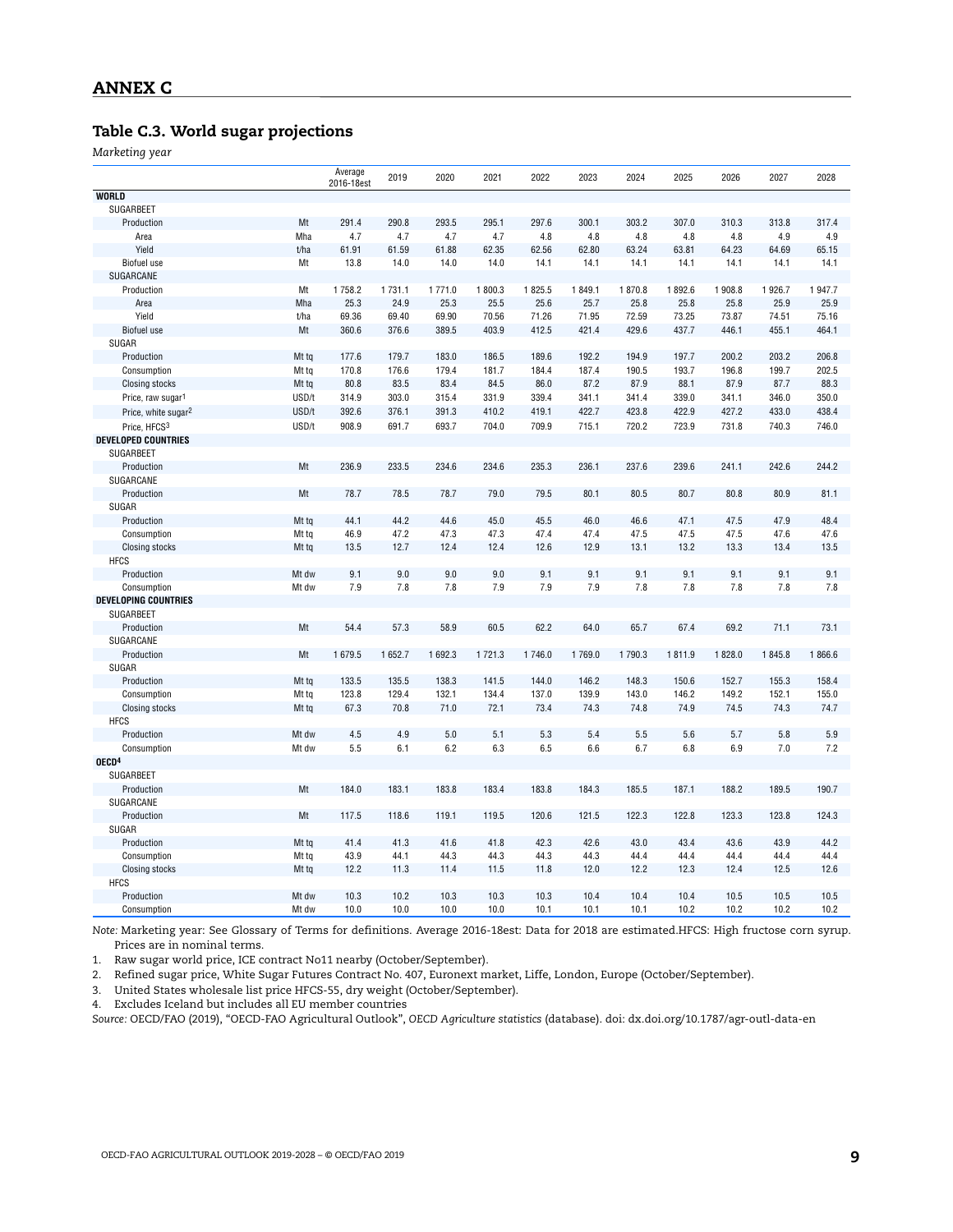# **Table C.23.1. Sugar projections: Production and trade**

*Marketing year*

|                                 | <b>PRODUCTION (kt)</b> |            | Growth (%) <sup>4</sup> |                      | <b>IMPORTS (kt)</b>   |              | Growth (%) <sup>4</sup> |                      | <b>EXPORTS (kt)</b>   |                     | Growth (%)4          |                  |
|---------------------------------|------------------------|------------|-------------------------|----------------------|-----------------------|--------------|-------------------------|----------------------|-----------------------|---------------------|----------------------|------------------|
|                                 | Average<br>2016-18est  | 2028       | 2009-18                 | 2019-28              | Average<br>2016-18est | 2028         | 2009-18                 | 2019-28              | Average<br>2016-18est | 2028                | 2009-18              | 2019-28          |
| <b>WORLD</b>                    | 177 620                | 206 769    | 1.73                    | 1.52                 | 56 381                | 63 245       | 1.06                    | 1.93                 | 61 445                | 66 917              | 1.53                 | 1.82             |
| NORTH AMERICA                   | 7717                   | 8015       | 1.51                    | 0.08                 | 3795                  | 3657         | $-3.29$                 | $-0.07$              | 122                   | 112                 | $-12.54$             | 0.00             |
| Canada                          | 100                    | 104        | 1.66                    | 0.52                 | 1 1 3 7               | 1 1 5 0      | $-0.12$                 | 0.00                 | 35                    | 30                  | $-8.07$              | 0.00             |
| <b>United States</b>            | 7617                   | 7911       | 1.51                    | 0.07                 | 2658                  | 2507         | $-4.41$                 | $-0.10$              | 87                    | 82                  | $-14.15$             | 0.00             |
| <b>LATIN AMERICA</b>            | 54 853                 | 59 659     | $-0.40$                 | 1.86                 | 2 0 3 0               | 1476         | $-3.42$                 | $-1.50$              | 31 048                | 33 209              | $-0.84$              | 2.73             |
| Argentina                       | 1914                   | 2 3 3 8    | 0.00                    | 2.13                 | $\pmb{0}$             | $\mathbf 0$  | $-77.78$                | $\ddotsc$            | 334                   | 820                 | 2.30                 | 8.92             |
| <b>Brazil</b>                   | 33 891                 | 36 373     | $-1.52$                 | 2.31                 | $\mathbf{1}$          | $\mathbf 0$  | 35.00                   | $\ddotsc$            | 23 7 7 5              | 25 690              | $-1.60$              | 3.53             |
| Chile                           | 235                    | 304        | $-3.81$                 | 2.60                 | 489                   | 450          | 1.35                    | $-0.39$              | $\mathbf 0$           | $\mathbf 0$         | $\ddot{\phantom{a}}$ |                  |
| Colombia                        | 2214                   | 2072       | 0.61                    | 0.13                 | 110                   | 126          | $-13.13$                | 6.22                 | 561                   | 198                 | $-5.56$              | $-5.86$          |
| Mexico                          | 6038                   | 6565       | 2.27                    | 1.07                 | 22                    | 10           | $-34.23$                | $-0.03$              | 1 3 6 7               | 1 472               | 3.56                 | 0.52             |
| Paraguay                        | 136                    | 141        | 0.94                    | 1.34                 | 107                   | 89           | 10.69                   | $-0.21$              | 107                   | 83                  | 7.74                 | 0.21             |
| Peru                            | 1 1 8 0                | 1887       | 1.94                    | 4.06                 | 376                   | 83           | 7.01                    | $-10.16$             | 139                   | 189                 | 7.51                 | 2.98             |
| <b>EUROPE</b>                   | 28 578                 | 31 131     | 2.48                    | 1.19                 | 3541                  | 2 7 6 3      | $-10.12$                | $-3.31$              | 4 4 9 8               | 6 4 5 7             | 4.07                 | 5.29             |
| European Union <sup>1</sup>     | 17681                  | 18791      | 1.50                    | 0.87                 | 1549                  | 1 0 2 2      | $-10.58$                | $-5.57$              | 2 5 7 4               | 3 4 3 5             | 3.57                 | 5.44             |
| <b>United Kingdom</b>           | 1 1 6 8                | 1 1 6 1    | 0.10                    | 1.33                 | 1016                  | 1 0 5 7      | $-2.96$                 | $-0.56$              | 234                   | 237                 | $-7.93$              | 0.32             |
| Russia                          | 6 2 6 2                | 6 9 0 2    | 7.50                    | 1.48                 | 252                   | 74           | $-23.46$                | $-10.94$             | 406                   | 1 0 0 7             | 34.84                | 11.37            |
| Ukraine                         | 2010                   | 2 4 5 3    | 1.69                    | 2.40                 | $\mathbf{1}$          | $\pmb{0}$    | $-74.82$                | $\ddot{\phantom{a}}$ | 577                   | 825                 | 94.70                | 4.92             |
| AFRICA                          | 11 265                 | 16 664     | 2.71                    | 3.21                 | 13 5 94               | 15 971       | 3.64                    | 3.04                 | 3 9 8 0               | 3 2 2 7             | 1.87                 | 0.18             |
| Egypt                           | 2635                   | 4 0 8 9    | 4.83                    | 3.77                 | 1 3 2 1               | 1 2 5 2<br>9 | $-0.94$                 | 0.08                 | 211                   | 141                 | $-1.11$              | $-0.08$          |
| Ethiopia<br>Nigeria             | 502<br>47              | 1313<br>72 | 9.08<br>4.50            | 6.43<br>1.57         | 160<br>1 4 0 2        | 1986         | 4.06<br>4.18            | $-13.78$<br>3.33     | 46<br>$\mathbf{0}$    | 342<br>$\mathbf{0}$ | 477.26<br>$-6.09$    | 11.36            |
| South Africa                    | 1930                   | 3098       | $-0.83$                 | 3.48                 | 463                   | 79           | $-2.68$                 | $-5.94$              | 205                   | 573                 | $-15.19$             | 6.32             |
| ASIA                            | 70 065                 | 85 955     | 2.98                    | 1.33                 | 33 044                | 38 974       | 3.24                    | 2.39                 | 17 608                | 19 4 82             | 5.67                 | 0.15             |
| China <sup>2</sup>              | 10 351                 | 13 26 9    | $-1.60$                 | 1.65                 | 4756                  | 6835         | 11.54                   | 1.78                 | 97                    | 96                  | 5.23                 | 2.27             |
| India                           | 28 123                 | 33 860     | 3.39                    | 0.56                 | 1922                  | 32           | 7.00                    | $-14.85$             | 2 8 3 4               | 2 0 46              | 16.37                | $-5.57$          |
| Indonesia                       | 2 2 4 7                | 2 6 5 7    | 0.44                    | 1.42                 | 4679                  | 7696         | 8.76                    | 4.73                 | $\pmb{0}$             | 0                   | $\ddot{\phantom{a}}$ |                  |
| Iran                            | 1828                   | 2563       | 10.03                   | 2.61                 | 677                   | 189          | $-11.71$                | $-10.23$             | $\overline{2}$        | $\mathbf{0}$        | $-65.45$             |                  |
| Japan                           | 744                    | 749        | 0.55                    | $-0.01$              | 1 3 3 9               | 1 2 9 6      | 0.47                    | $-0.52$              | 4                     | 5                   | 15.91                | $\ldots$<br>0.00 |
| Kazakhstan                      | 30                     | 32         | 2.72                    | 2.52                 | 456                   | 520          | 2.31                    | 0.62                 | 8                     | 5                   | $-4.66$              | $-0.62$          |
| Korea                           | $\pmb{0}$              | $\pmb{0}$  |                         | $\ddotsc$            | 1885                  | 2 1 3 5      | 1.78                    | 1.01                 | 318                   | 375                 | $-0.92$              | 2.28             |
| Malaysia                        | $\mathbf{0}$           | $\pmb{0}$  | $-77.61$                |                      | 1988                  | 2 4 3 4      | 1.57                    | 2.66                 | 134                   | 52                  | $-9.65$              | $-2.59$          |
| Pakistan                        | 6592                   | 7775       | 6.51                    | 2.06                 | 8                     | 11           | $-32.31$                | 0.46                 | 894                   | 1 1 2 5             | 23.13                | $-1.22$          |
| Philippines                     | 2 2 6 7                | 2441       | 0.49                    | 1.03                 | 95                    | 84           | 14.16                   | 0.60                 | 170                   | 94                  | $-7.88$              | $-4.79$          |
| Saudi Arabia                    | $\pmb{0}$              | 0          | $\ddot{\phantom{a}}$    | $\ddot{\phantom{a}}$ | 1 4 8 7               | 1916         | 2.53                    | 2.10                 | 322                   | 391                 | 4.08                 | 2.00             |
| Thailand                        | 12 570                 | 15 5 67    | 5.43                    | 1.83                 | $\pmb{0}$             | $\pmb{0}$    | $-61.71$                |                      | 8766                  | 12 178              | 5.36                 | 1.54             |
| Turkey                          | 2675                   | 3 2 8 3    | 1.39                    | 1.98                 | 93                    | 26           | 45.86                   | $-6.90$              | 165                   | 757                 | 2.05                 | 11.59            |
| Viet Nam                        | 1510                   | 2 1 4 5    | 4.65                    | 2.37                 | 192                   | 320          | 0.29                    | 17.41                | 68                    | 20                  | 241.22               | $-15.02$         |
| <b>OCEANIA</b>                  | 5 1 4 2                | 5 3 4 5    | 3.99                    | 0.44                 | 375                   | 404          | $-0.05$                 | $-0.15$              | 4 1 9 0               | 4 4 2 9             | 4.39                 | 0.34             |
| Australia                       | 4887                   | 5 0 3 4    | 4.07                    | 0.36                 | 84                    | 120          | $-3.86$                 | 0.00                 | 3978                  | 4 2 0 1             | 4.45                 | 0.33             |
| New Zealand                     | $\mathbf 0$            | 0          | $\ddotsc$               | $\ddot{\phantom{a}}$ | 247                   | 239          | 0.74                    | $-0.13$              | 22                    | 20                  | $-0.28$              | 0.00             |
| <b>DEVELOPED COUNTRIES</b>      | 44 083                 | 48 364     | 2.31                    | 1.03                 | 11880                 | 10884        | $-4.74$                 | $-0.80$              | 9080                  | 11 561              | 2.68                 | 3.07             |
| <b>DEVELOPING COUNTRIES</b>     | 133 537                | 158 405    | 1.55                    | 1.68                 | 44 501                | 52 361       | 3.26                    | 2.61                 | 52 366                | 55 356              | 1.38                 | 1.57             |
| LEAST DEVELOPED COUNTRIES (LDC) | 3888                   | 5 4 6 2    | 3.87                    | 3.17                 | 8944                  | 11 528       | 6.80                    | 4.70                 | 2 4 6 6               | 348                 | 6.60                 | $-8.00$          |
| OECD <sup>3</sup>               | 41 417                 | 44 229     | 1.79                    | 0.78                 | 11 263                | 10 937       | $-3.12$                 | $-0.53$              | 8792                  | 10 624              | 2.50                 | 2.41             |
| <b>BRICS</b>                    | 80 556                 | 93 501     | 0.66                    | 1.54                 | 7395                  | 7019         | 1.31                    | 1.26                 | 27 317                | 29 4 12             | $-0.77$              | 2.79             |

.. Not available

*Note:* Marketing year: See Glossary of Terms for definitions. Average 2016-18est: Data for 2018 are estimated. Sugar data are expressed on a tel quel basis.

1. Refers to all current European Union member States except the United Kingdom.

2. Refers to mainland only. The economies of Chinese Taipei, Hong Kong (China) and Macau (China) are included in the Asia aggregate.

3. Excludes Iceland but includes all EU member countries

4. Least-squares growth rate (see glossary).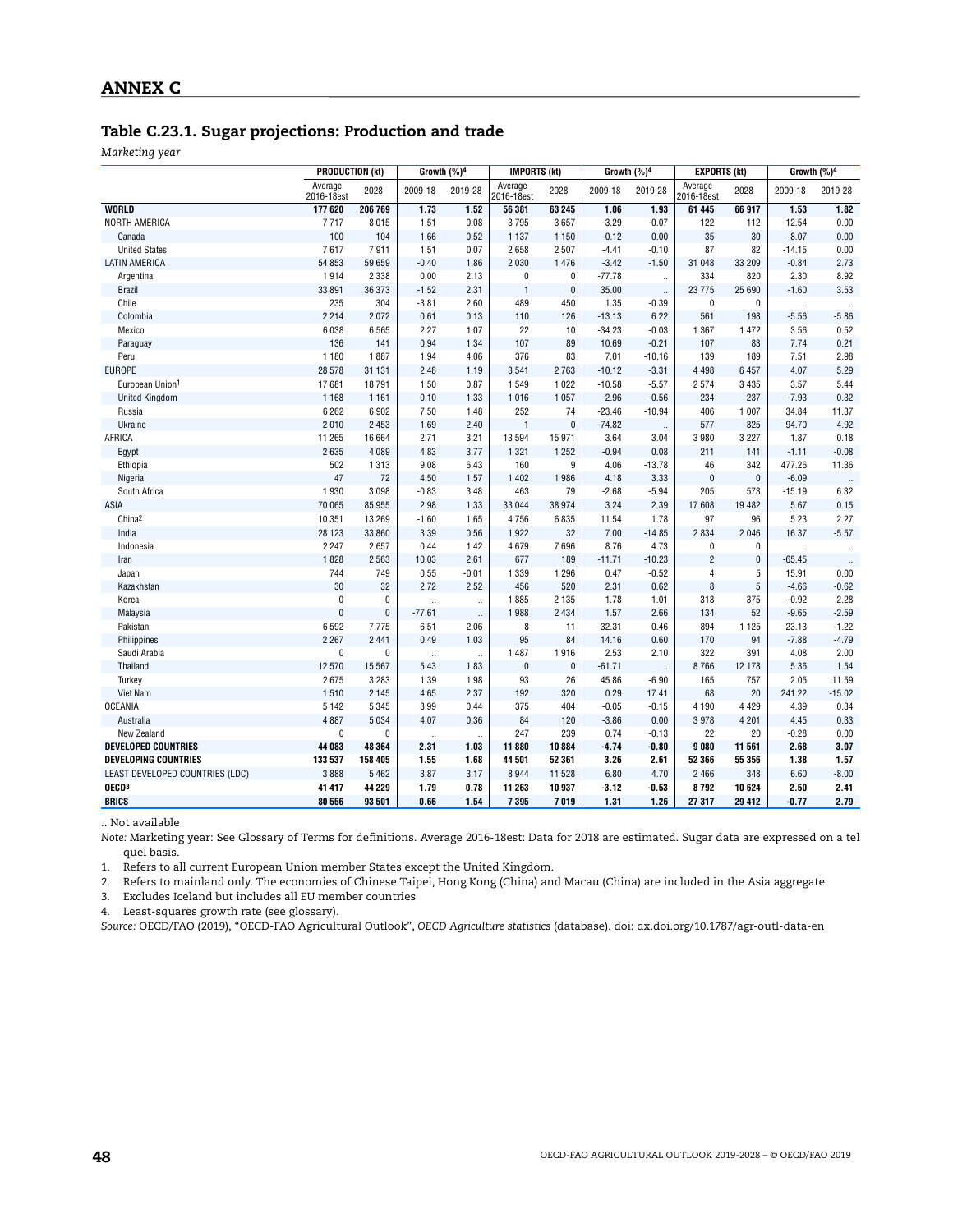# **Table C.23.2. Sugar projections: Consumption, food**

*Marketing year*

|                                 | <b>CONSUMPTION (kt)</b> |         | Growth (%)4 |         | FOOD (kg/cap)         |      | Growth (%)4 |         |  |
|---------------------------------|-------------------------|---------|-------------|---------|-----------------------|------|-------------|---------|--|
|                                 | Average<br>2016-18est   | 2028    | 2009-18     | 2019-28 | Average<br>2016-18est | 2028 | 2009-18     | 2019-28 |  |
| <b>WORLD</b>                    | 170 757                 | 202 543 | 1.60        | 1.55    | 22.7                  | 24.2 | 0.43        | 0.59    |  |
| NORTH AMERICA                   | 11 521                  | 11 558  | 0.13        | 0.03    | 31.9                  | 29.6 | $-0.57$     | $-0.67$ |  |
| Canada                          | 1 2 2 0                 | 1 2 2 4 | 0.47        | 0.05    | 33.3                  | 30.5 | $-0.52$     | $-0.75$ |  |
| <b>United States</b>            | 10 300                  | 10 335  | 0.09        | 0.03    | 31.7                  | 29.5 | $-0.58$     | $-0.66$ |  |
| <b>LATIN AMERICA</b>            | 26 431                  | 27 919  | $-0.06$     | 0.52    | 41.1                  | 39.5 | $-1.16$     | $-0.31$ |  |
| Argentina                       | 1560                    | 1 5 2 0 | $-0.66$     | $-0.23$ | 35.2                  | 31.3 | $-1.66$     | $-1.05$ |  |
| <b>Brazil</b>                   | 10 967                  | 10747   | $-1.19$     | $-0.05$ | 52.4                  | 48.1 | $-2.06$     | $-0.62$ |  |
| Chile                           | 752                     | 756     | 0.34        | 0.07    | 41.7                  | 38.9 | $-0.53$     | $-0.57$ |  |
| Colombia                        | 1747                    | 1999    | 1.70        | 1.19    | 35.6                  | 38.0 | 0.74        | 0.58    |  |
| Mexico                          | 4579                    | 5 0 7 0 | 1.37        | 0.88    | 35.5                  | 34.9 | $-0.02$     | $-0.14$ |  |
| Paraguay                        | 133                     | 146     | 1.18        | 0.88    | 19.5                  | 19.0 | $-0.14$     | $-0.22$ |  |
| Peru                            | 1 3 5 8                 | 1760    | 2.87        | 2.33    | 42.2                  | 48.7 | 1.55        | 1.27    |  |
| <b>EUROPE</b>                   | 27 578                  | 27 334  | $-0.01$     | $-0.13$ | 37.1                  | 36.9 | $-0.10$     | $-0.09$ |  |
| European Union <sup>1</sup>     | 16776                   | 16 278  | 0.18        | $-0.36$ | 37.9                  | 36.8 | 0.10        | $-0.33$ |  |
| <b>United Kingdom</b>           | 1944                    | 1981    | $-0.30$     | 0.39    | 29.4                  | 28.3 | $-0.94$     | $-0.11$ |  |
| Russia                          | 5817                    | 5 9 6 5 | 0.49        | 0.17    | 40.4                  | 42.2 | 0.41        | 0.36    |  |
| Ukraine                         | 1541                    | 1626    | $-2.50$     | 0.68    | 34.9                  | 39.0 | $-2.02$     | 1.23    |  |
| AFRICA                          | 20 4 26                 | 28 988  | 3.89        | 3.20    | 16.4                  | 18.0 | 1.26        | 0.81    |  |
| Egypt                           | 3613                    | 5 1 1 9 | 3.85        | 3.15    | 37.0                  | 44.0 | 1.68        | 1.56    |  |
| Ethiopia                        | 587                     | 972     | 5.88        | 4.52    | 5.6                   | 7.2  | 3.20        | 2.25    |  |
| Nigeria                         | 1 4 4 9                 | 2 0 4 2 | 4.27        | 3.25    | 7.6                   | 8.1  | 1.55        | 0.70    |  |
| South Africa                    | 2 1 3 5                 | 2 5 8 5 | 2.16        | 1.73    | 37.7                  | 40.8 | 0.79        | 0.74    |  |
| ASIA                            | 83 542                  | 105 419 | 2.50        | 2.11    | 18.7                  | 21.7 | 1.46        | 1.38    |  |
| China <sup>2</sup>              | 16 337                  | 19 947  | 2.44        | 1.68    | 11.6                  | 13.8 | 1.92        | 1.51    |  |
| India                           | 25 602                  | 32 345  | 2.53        | 2.17    | 19.1                  | 21.7 | 1.30        | 1.22    |  |
| Indonesia                       | 6944                    | 10 265  | 4.61        | 3.61    | 26.3                  | 35.2 | 3.35        | 2.72    |  |
| Iran                            | 2519                    | 2749    | 0.99        | 0.77    | 31.0                  | 31.2 | $-0.22$     | 0.08    |  |
| Japan                           | 2 1 1 1                 | 2 0 4 0 | $-0.82$     | $-0.34$ | 16.6                  | 16.6 | $-0.71$     | 0.03    |  |
| Kazakhstan                      | 502                     | 548     | 1.39        | 0.60    | 27.6                  | 27.3 | $-0.10$     | $-0.23$ |  |
| Korea                           | 1 5 9 8                 | 1759    | 2.85        | 0.83    | 31.4                  | 33.5 | 2.43        | 0.57    |  |
| Malaysia                        | 1839                    | 2 3 5 4 | 3.58        | 2.31    | 58.2                  | 65.2 | 1.86        | 1.10    |  |
| Pakistan                        | 5 1 4 8                 | 6 6 0 3 | 2.30        | 2.27    | 26.1                  | 27.8 | 0.22        | 0.60    |  |
| Philippines                     | 2 1 4 3                 | 2 4 2 5 | 1.49        | 1.19    | 20.4                  | 19.8 | $-0.13$     | $-0.19$ |  |
| Saudi Arabia                    | 1 2 3 0                 | 1517    | 3.10        | 1.83    | 37.4                  | 39.3 | 0.45        | 0.44    |  |
| Thailand                        | 2 9 4 3                 | 3 3 3 5 | 2.09        | 1.27    | 42.6                  | 47.9 | 1.70        | 1.21    |  |
| Turkey                          | 2 4 2 9                 | 2 5 4 3 | 1.18        | 0.18    | 30.1                  | 29.1 | $-0.38$     | $-0.36$ |  |
| Viet Nam                        | 1583                    | 2 4 2 1 | 4.69        | 3.59    | 16.6                  | 23.1 | 3.55        | 2.73    |  |
| <b>OCEANIA</b>                  | 1 2 5 9                 | 1 3 2 4 | $-0.54$     | 0.42    | 31.6                  | 29.0 | $-2.04$     | $-0.80$ |  |
| Australia                       | 925                     | 959     | $-1.11$     | 0.28    | 37.8                  | 34.6 | $-2.52$     | $-0.81$ |  |
| New Zealand                     | 220                     | 218     | 0.36        | $-0.12$ | 46.8                  | 42.4 | $-0.69$     | $-0.90$ |  |
| <b>DEVELOPED COUNTRIES</b>      | 46 923                  | 47 559  | 0.15        | 0.09    | 33.2                  | 32.6 | $-0.25$     | $-0.18$ |  |
| <b>DEVELOPING COUNTRIES</b>     | 123 834                 | 154 984 | 2.20        | 2.05    | 20.3                  | 22.5 | 0.83        | 0.93    |  |
| LEAST DEVELOPED COUNTRIES (LDC) | 10 166                  | 16 350  | 5.53        | 4.40    | 12.0                  | 15.1 | 3.07        | 2.10    |  |
| OECD <sup>3</sup>               | 43 884                  | 44 398  | 0.34        | 0.06    | 33.1                  | 32.0 | $-0.20$     | $-0.31$ |  |
| <b>BRICS</b>                    | 60 857                  | 71 590  | 1.54        | 1.48    | 19.3                  | 21.3 | 0.71        | 0.94    |  |

*Note:* Marketing year: See Glossary of Terms for definitions. Average 2016-18est: Data for 2018 are estimated.Sugar data are expressed on a tel quel basis.

1. Refers to all current European Union member States except the United Kingdom.

2. Refers to mainland only. The economies of Chinese Taipei, Hong Kong (China) and Macau (China) are included in the Asia aggregate.

3. Excludes Iceland but includes all EU member countries

4. Least-squares growth rate (see glossary).